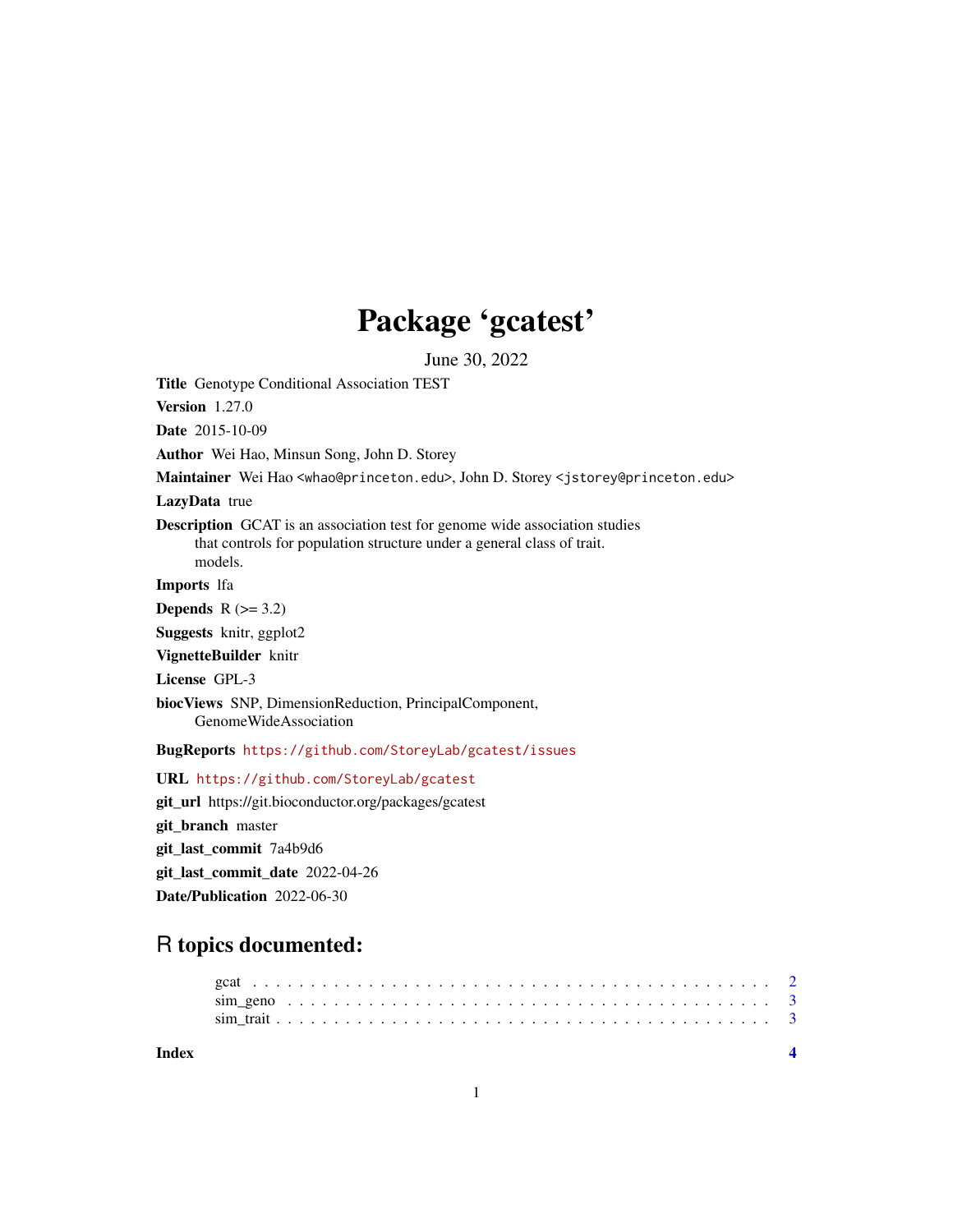#### <span id="page-1-0"></span>Description

Performs the GCAT test for association between SNPs and trait, and returns the p-values.

#### Usage

```
gcat(X, LF, trait, adjustment = NULL)gcatest(X, LF, trait, adjustment = NULL)
gcat.stat(X, LF, trait, adjustment = NULL)
```
#### Arguments

| X          | a matrix of SNP genotypes, i.e. an integer matrix of $0$ 's, $1$ 's, and $2$ 's. Sparse<br>matrices of class Matrix are not supported (yet). |
|------------|----------------------------------------------------------------------------------------------------------------------------------------------|
| T F        | matrix of logistic factors outputed from function 1 fa                                                                                       |
| trait      | vector                                                                                                                                       |
| adjustment | matrix of adjustment variables                                                                                                               |

#### Value

vector of p-values

#### Functions

- gcatest:
- gcat.stat: returns the association statistics instead of the p-value.

#### References

Song, M, Hao, W, Storey, JD (2015). Testing for genetic associations in arbitrarily structured populations. Nat. Genet., 47, 5:550-4.

#### Examples

```
library(lfa)
LF = lfa(sim_geno, 3)
gcat_p = gcat(sim_geno, LF, sim_trait)
gcat_stat = gcat.stat(sim_geno, LF, sim_trait)
```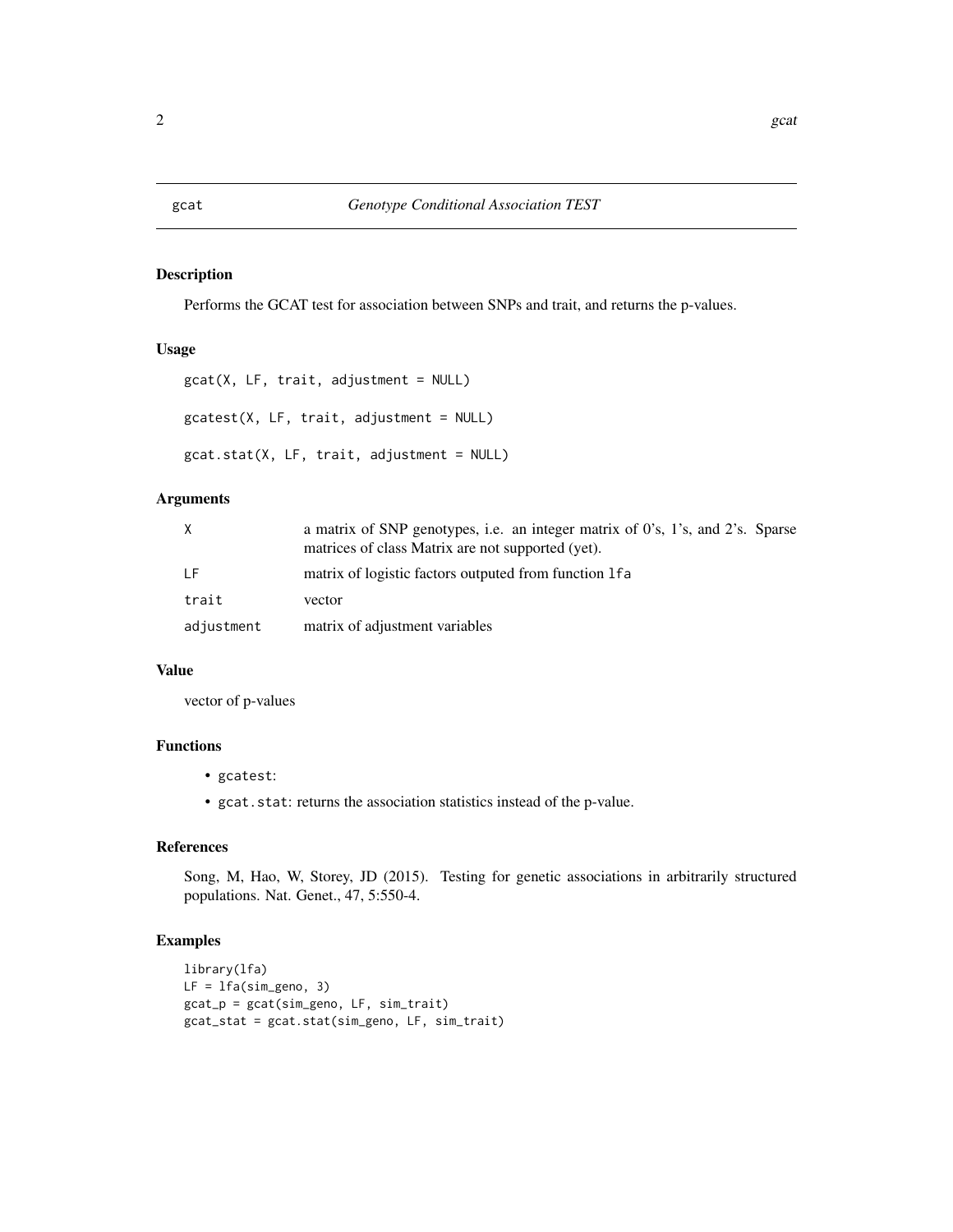<span id="page-2-0"></span>

#### Description

10,000 SNPs, 1,000 individuals, first five SNPs are associated.

#### Usage

sim\_geno

#### Format

a matrix of 0's, 1's and 2's for the genotypes

#### Value

simulated genotype matrix

sim\_trait *Simulated data from PSD model*

#### Description

10,000 SNPs, 1,000 individuals, first five SNPs are associated.

#### Usage

sim\_trait

#### Format

a vector of traits

#### Value

simulated traits